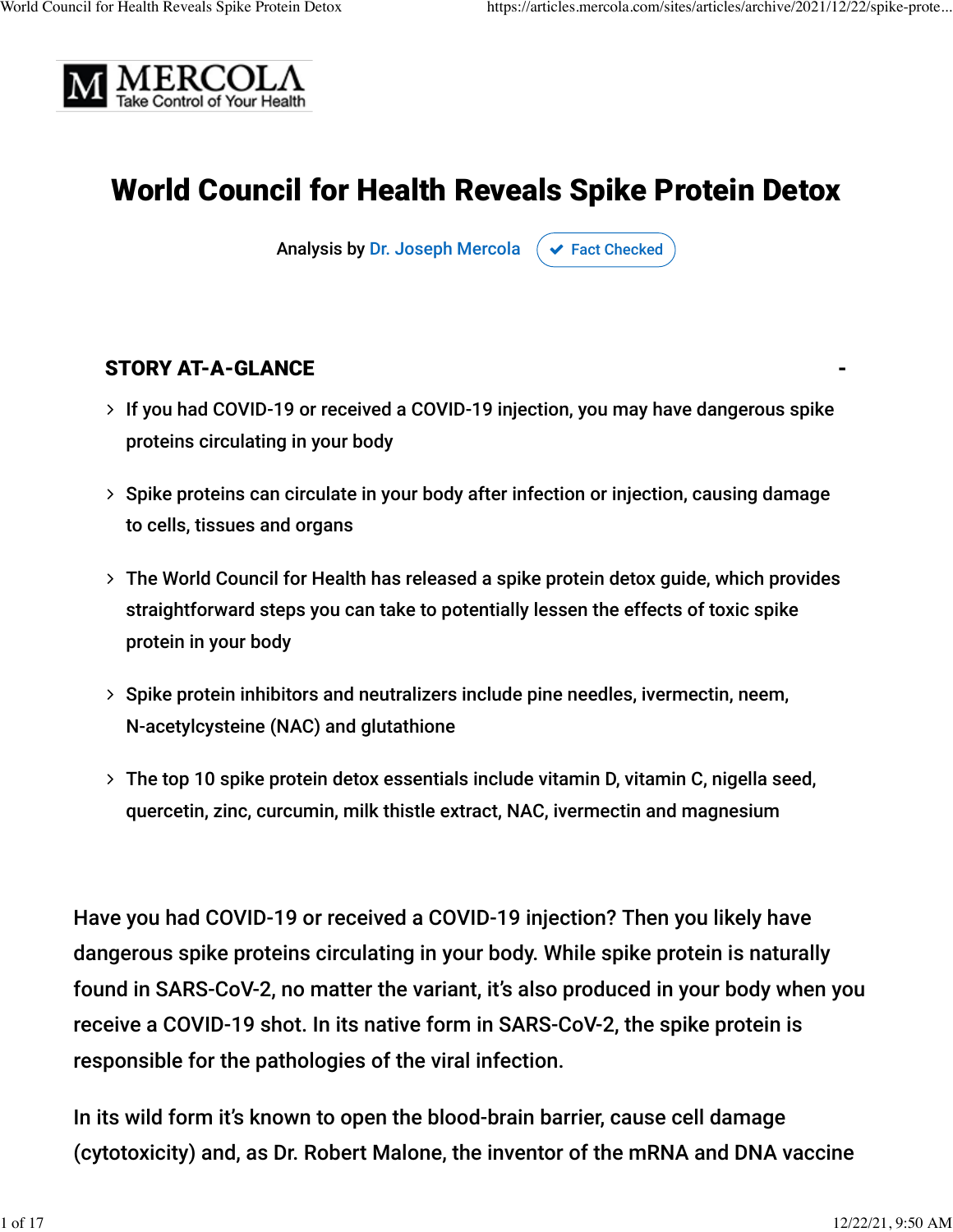core platform technology,1 said in a commentary on News Voice, "is active in manipulating the biology of the cells that coat the inside of your blood vessels  $$ vascular endothelial cells, in part through its interaction with ACE2, which controls contraction in the blood vessels, blood pressure and other things." $^{\rm 2}$ 

It's also been revealed that the spike protein on its own is enough to cause inflammation and damage to the vascular system, even independent of a virus. $^{\text{3}}$ 

Now, the World Council for Health (WCH), a worldwide coalition of health-focused organizations and civil society groups that seek to broaden public health knowledge, has released a spike protein detox guide,<sup>4</sup> which provides straightforward steps you can take to potentially lessen the effects of toxic spike protein. You can view their full guide of natural remedies, $^{\rm 5}$  including dosages, at the end of this article.

# Why Should You Consider a Spike Protein Detox?

Spike proteins can circulate in your body after infection or injection, causing damage to cells, tissues and organs. "Spike protein is a deadly protein," Dr. Peter McCullough, an internist, cardiologist and trained epidemiologist, says in a video.<sup>6</sup> It may cause inflammation and clotting in any tissue in which it accumulates.<sup>7</sup>

For instance, Pfizer's biodistribution study, which was used to determine where the injected substances end up in the body, showed the COVID spike protein from the shots accumulated in "quite high concentrations" in the ovaries. 8

Further, a Japanese biodistribution study for Pfizer's jab found that vaccine particles move from the injection site to the blood, after which circulating spike proteins are free to travel throughout the body, including to the ovaries, liver, neurological tissues and other organs.<sup>9</sup> WCH noted:<sup>10</sup>

*"The virus spike protein has been linked to adverse effects, such as: blood clots, brain fog, organizing pneumonia, and myocarditis. It is probably responsible for many of the Covid-19 [injection] side effects … Even if you*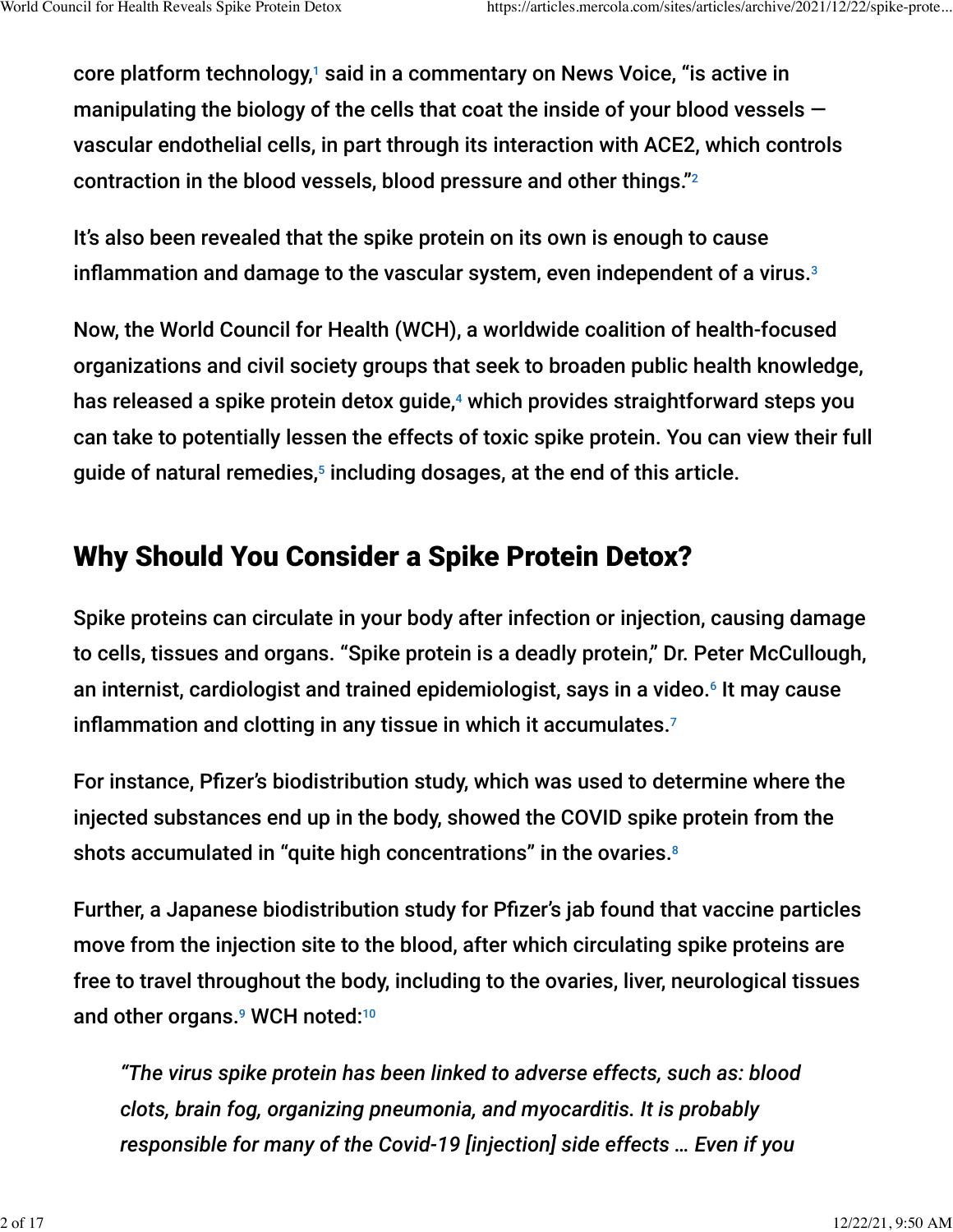*have not had any symptoms, tested positive for Covid-19, or experienced adverse side effects after a jab, there may still be lingering spike proteins inside your body.*

*In order to clear these after the jab or an infection, doctors and holistic practitioners are suggesting a few simple actions. It is thought that cleansing the body of spike protein … as soon as possible after an infection or jab may protect against damage from remaining or circulating spike proteins."*

# Spike Protein Inhibitors and Neutralizers

A group of international doctors and holistic practitioners who have experience helping people recover from COVID-19 and post-injection illness compiled natural options for helping to reduce your body's spike protein load. The following are spike protein inhibitors, which means they inhibit the binding of the spike protein to human cells:

| Prunella vulgaris             | Pine needles      |  |
|-------------------------------|-------------------|--|
| Emodin                        | <b>Neem</b>       |  |
| <b>Dandelion leaf extract</b> | <b>Ivermectin</b> |  |

Ivermectin, for example, docks to the SARS-CoV-2 spike receptor-bending domain attached to ACE2, which may interfere with its ability to attach to the human cell membrane.<sup>11</sup> They also compiled a list of spike protein neutralizers, which render it unable to cause further damage to cells. This includes:

| N-acetylcysteine (NAC) | <b>Glutathione</b> |  |
|------------------------|--------------------|--|
| <b>Fennel tea</b>      | Star anise tea     |  |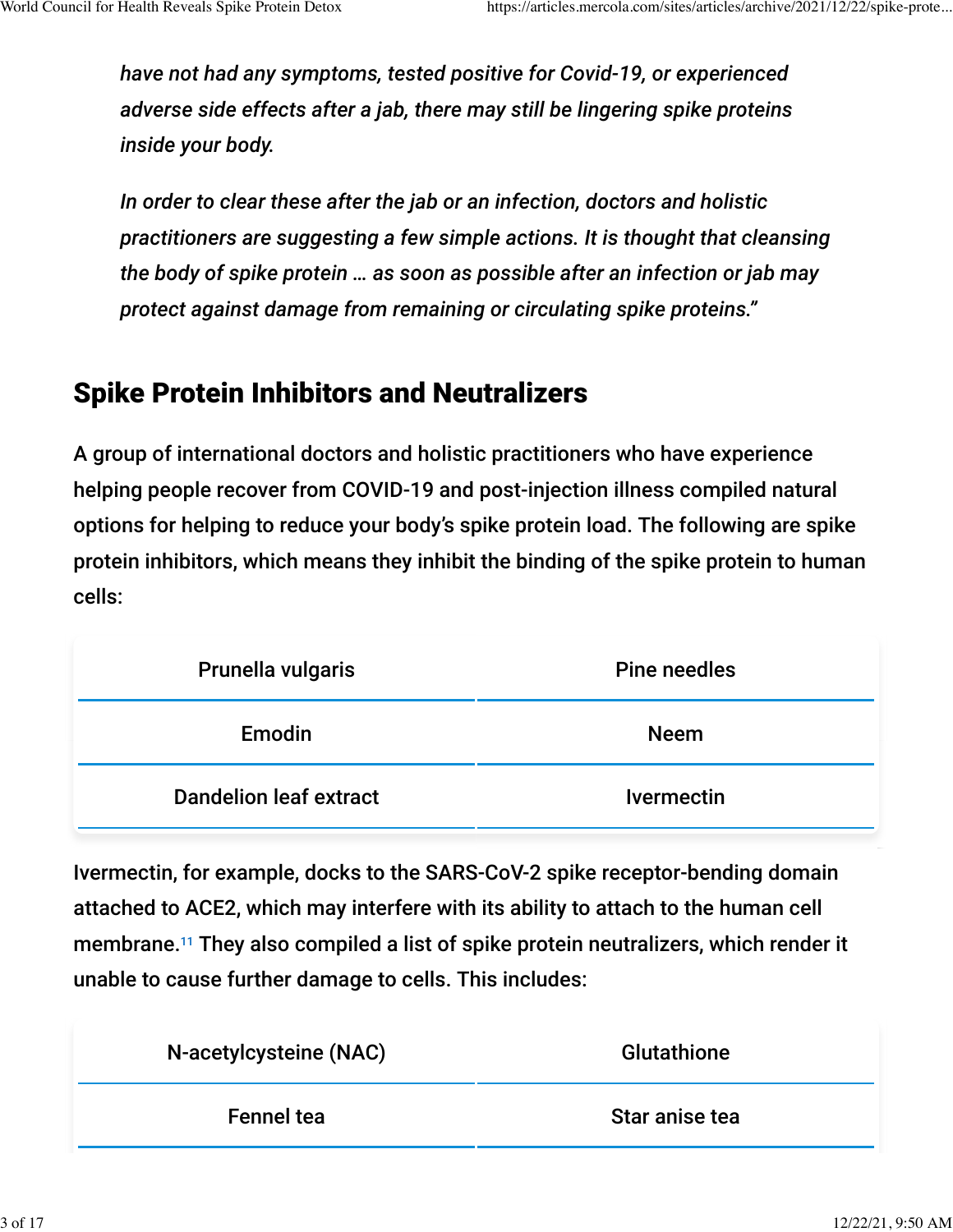| Pine needle tea     | St. John's wort |  |
|---------------------|-----------------|--|
| <b>Comfrey leaf</b> | Vitamin C       |  |
|                     |                 |  |

The plant compounds in the table above contain shikimic acid, which may counteract blood clot formation and reduce some of the spike protein's toxic effects. Nattokinase, a form of fermented soy, may also help to reduce the occurrence of blood clots. 12

# How to Protect Your ACE2 Receptors and Detox IL-6

Spike protein attaches to your cells' ACE2 receptors, impairing the receptors' normal functioning. This blockage may alter tissue functioning and could be responsible for triggering autoimmune disease or causing abnormal bleeding or clotting, including vaccine-induced thrombotic thrombocytopenia.

Ivermectin, hydroxychloroquine (with zinc), quercetin (with zinc) and fisetin (a flavonoid) are examples of substances that may naturally protect your ACE2 receptors.<sup>13</sup> Ivermectin works in this regard by binding to ACE2 receptors, preventing the spike protein from doing so. 14

Interleukin 6 (IL-6) is a proinflammatory cytokine that is expressed post-injection and levels increase in those with COVID-19. It's for this reason that the World Health Organization recommends IL-6 inhibitors for people who are severely ill with COVID-19.<sup>15</sup> Many natural IL-6 inhibitors, or anti-inflammatories, exist and may be useful for those seeking to detox from COVID-19 or COVID-19 injections: 16

| Boswellia serrata (frankincense) | <b>Dandelion leaf extract</b> |  |
|----------------------------------|-------------------------------|--|
| Black cumin (Nigella sativa)     | Curcumin                      |  |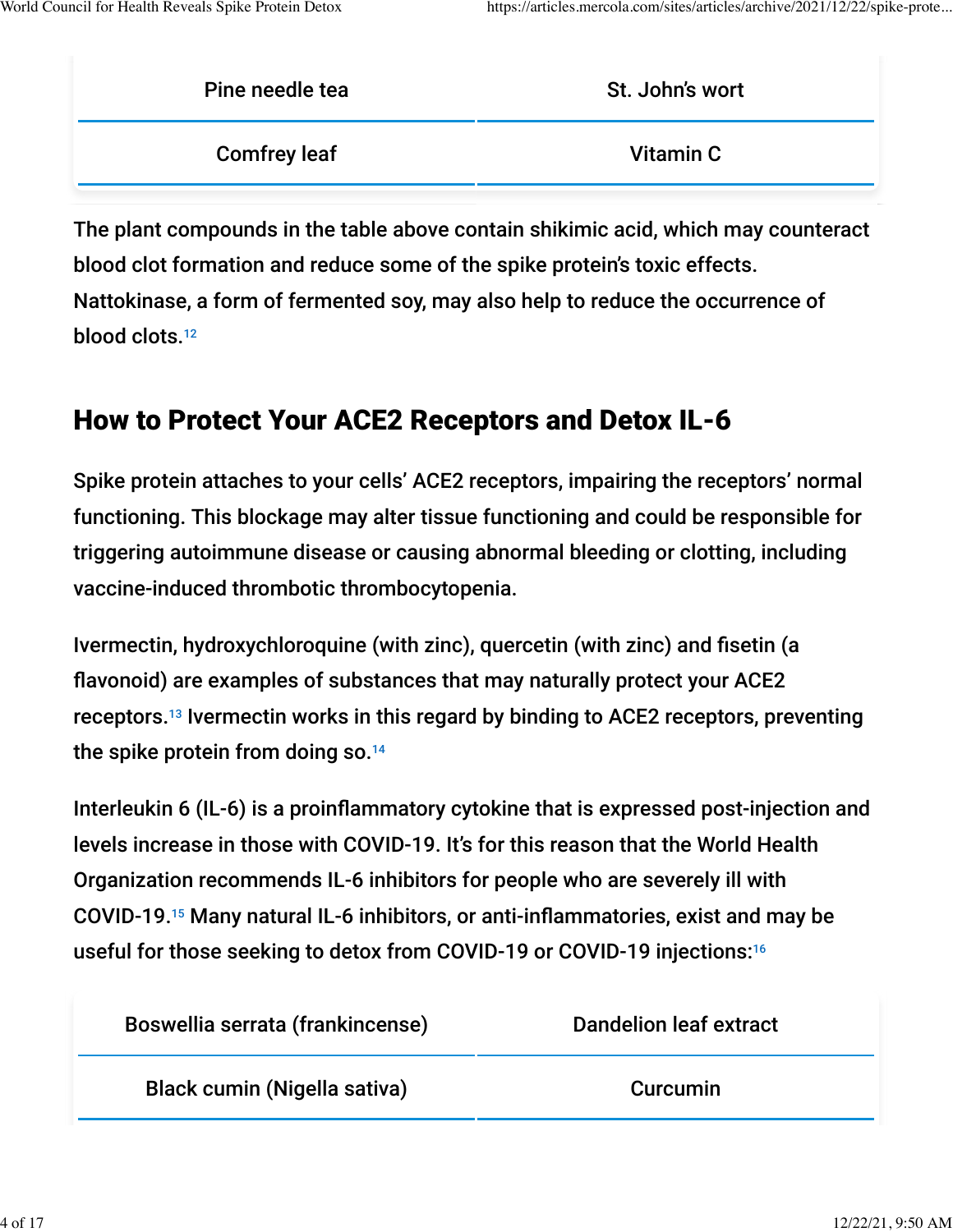| Krill oil and other fatty acids | Cinnamon                    |  |
|---------------------------------|-----------------------------|--|
| <b>Fisetin</b>                  | Apigenin                    |  |
| Quercetin                       | <b>Resveratrol</b>          |  |
| Luteolin                        | Vitamin D3 (with vitamin K) |  |
| <b>Zinc</b>                     | <b>Magnesium</b>            |  |
| Jasmine tea                     | <b>Spices</b>               |  |
| <b>Bay leaves</b>               | <b>Black pepper</b>         |  |
| <b>Nutmeg</b>                   | <b>Sage</b>                 |  |

## How to Detox From Furin and Serine Protease

To gain entry into your cells, SARS-CoV-2 must first bind to an ACE2 or CD147 receptor on the cell. Next, the spike protein subunit must be proteolytically cleaved (cut). Without this protein cleavage, the virus would simply attach to the receptor and not get any further.

"The furin site is why the virus is so transmissible, and why it invades the heart, the brain and the blood vessels," Dr. Steven Quay, a physician and scientist, explained at a GOP House Oversight and Reform Subcommittee on Select Coronavirus Crisis hearing.<sup>17</sup>

The existence of a novel furin cleavage site on SARS-CoV-2, while other coronaviruses do not contain a single example of a furin cleavage site, is a significant reason why many believe SARS-CoV-2 was created through gain-of-function (GOF) research in a laboratory. Natural furin inhibitors, which prevent cleavage of the spike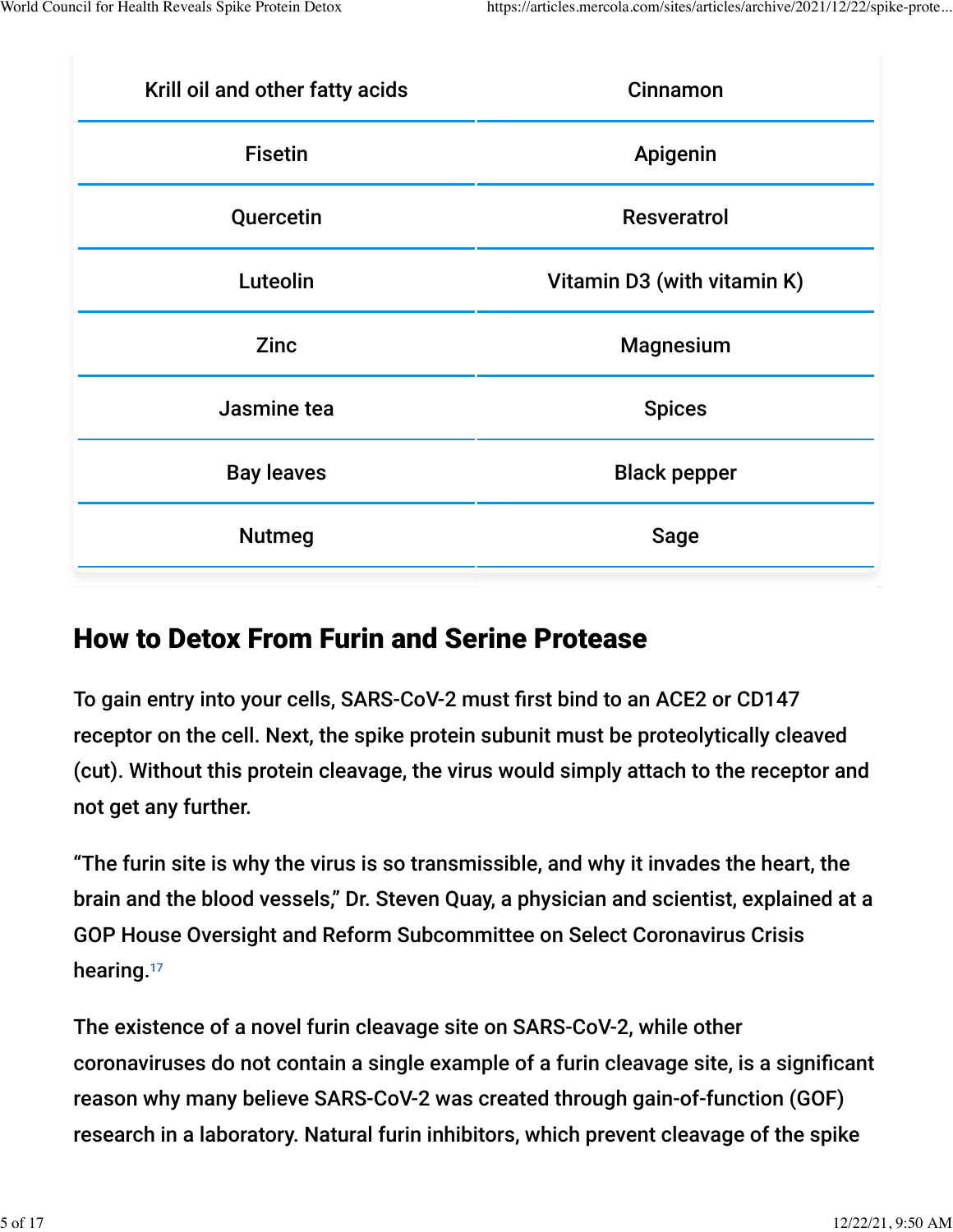## protein, can help you detox from furin and include: 18

- Rutin
- Limonene
- Baicalein
- Hesperidin

Serine protease is another enzyme that's "responsible for the proteolytic cleavage of the SARS-CoV-2 spike protein, enabling host cell fusion of the virus."<sup>19</sup> Inhibiting serine protease may therefore prevent spike protein activation and viral entry into cells. WCH compiled several natural serine protease inhibitors, which include: 20

| Green tea               | Potato tubers    |  |
|-------------------------|------------------|--|
| Blue green algae        | Soybeans         |  |
| N-acetyl cysteine (NAC) | <b>Boswellia</b> |  |

# Time-Restricted Eating and Healthy Diet for All

In addition to the targeted substances mentioned above, WCH was wise to note that a healthy diet is the first step to a healthy immune system. Reducing your consumption of processed foods and other proinflammatory foods, including vegetable (seed) oils, is essential for an optimal immune response.

Time-restricted eating, which means condensing your meals into a six- to eight-hour window, is also beneficial. This will improve your health in a variety of ways, primarily by improving your mitochondrial health and metabolic flexibility. It can also increase autophagy, $^{21}$  which helps your body clear out damaged cells. As noted by WCH: $^{22}$ 

*"This method … is used to induce autophagy, which is essentially a recycling*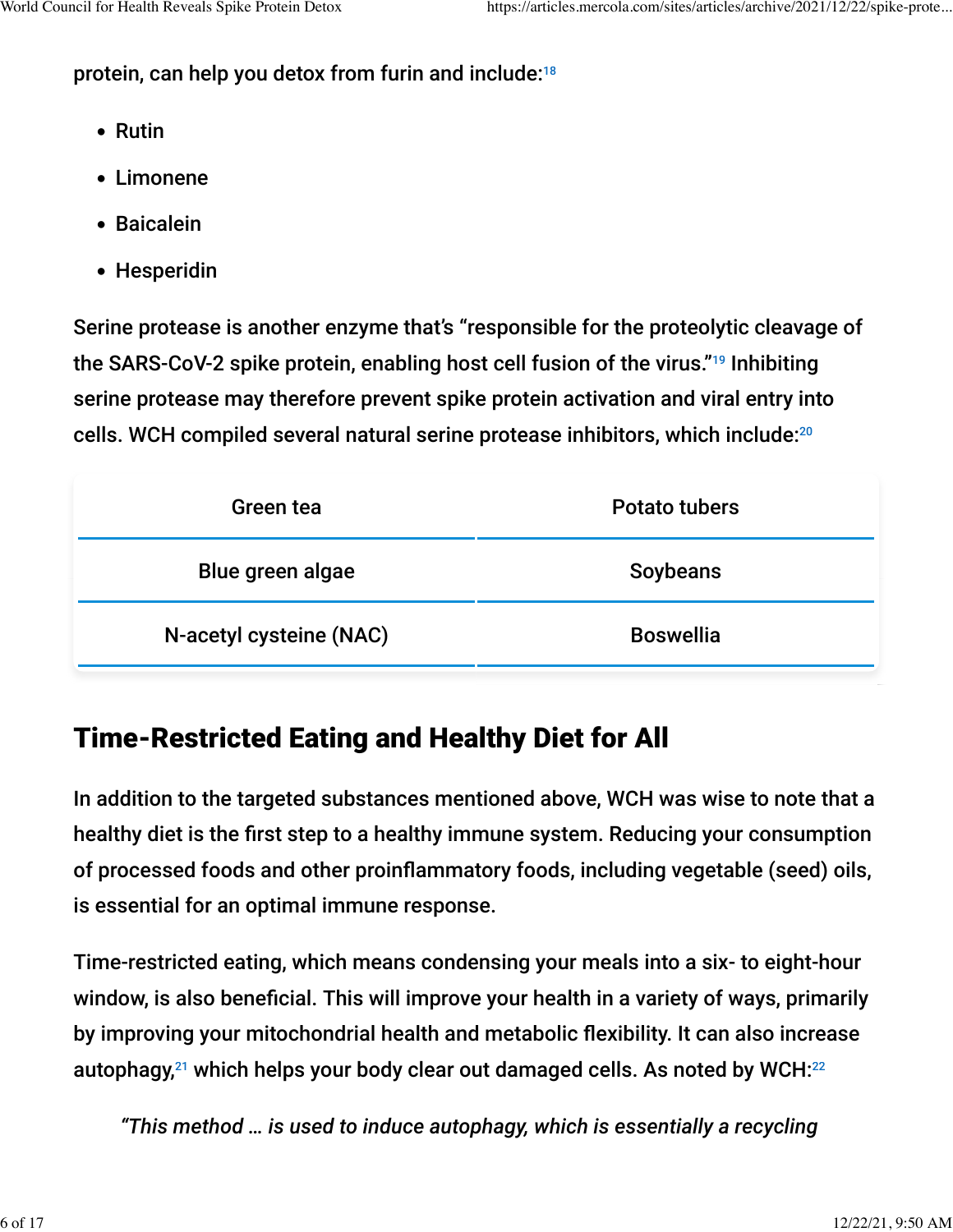*process that takes place in human cells, where cells degrade and recycle components. Autophagy is used by the body to eliminate damaged cell proteins and can destroy harmful viruses and bacteria post-infection."*

Another strategy to boost your health and longevity, and possibly to help detox spike protein, $^{\rm 23}$  is regular sauna usage. As your body is subjected to reasonable amounts of heat stress, it gradually becomes acclimated to the heat, prompting a number of beneficial changes to occur in your body.

These adaptations include increased plasma volume and blood flow to your heart and muscles (which increase athletic endurance) along with increased muscle mass due to greater levels of heat-shock proteins and growth hormone.<sup>24</sup> It's a powerful detoxification method due to the sweating it promotes.

# Top 10 Spike Protein Detox Essentials — and the Full Guide

Below you can find WCH's full guide of useful substances to detox from toxic spike proteins, including recommended doses, which you can confirm with your holistic health care practitioner. If you're not sure where to start, the following 10 compounds are the "essentials" when it comes to spike protein detox. This is a good place to begin as you work out a more comprehensive health strategy: $^{25}$ 

| <b>Vitamin D</b> | <b>Vitamin C</b>            |  |
|------------------|-----------------------------|--|
| <b>NAC</b>       | <b>Ivermectin</b>           |  |
| Nigella seed     | Quercetin                   |  |
| <b>Zinc</b>      | <b>Magnesium</b>            |  |
| Curcumin         | <b>Milk thistle extract</b> |  |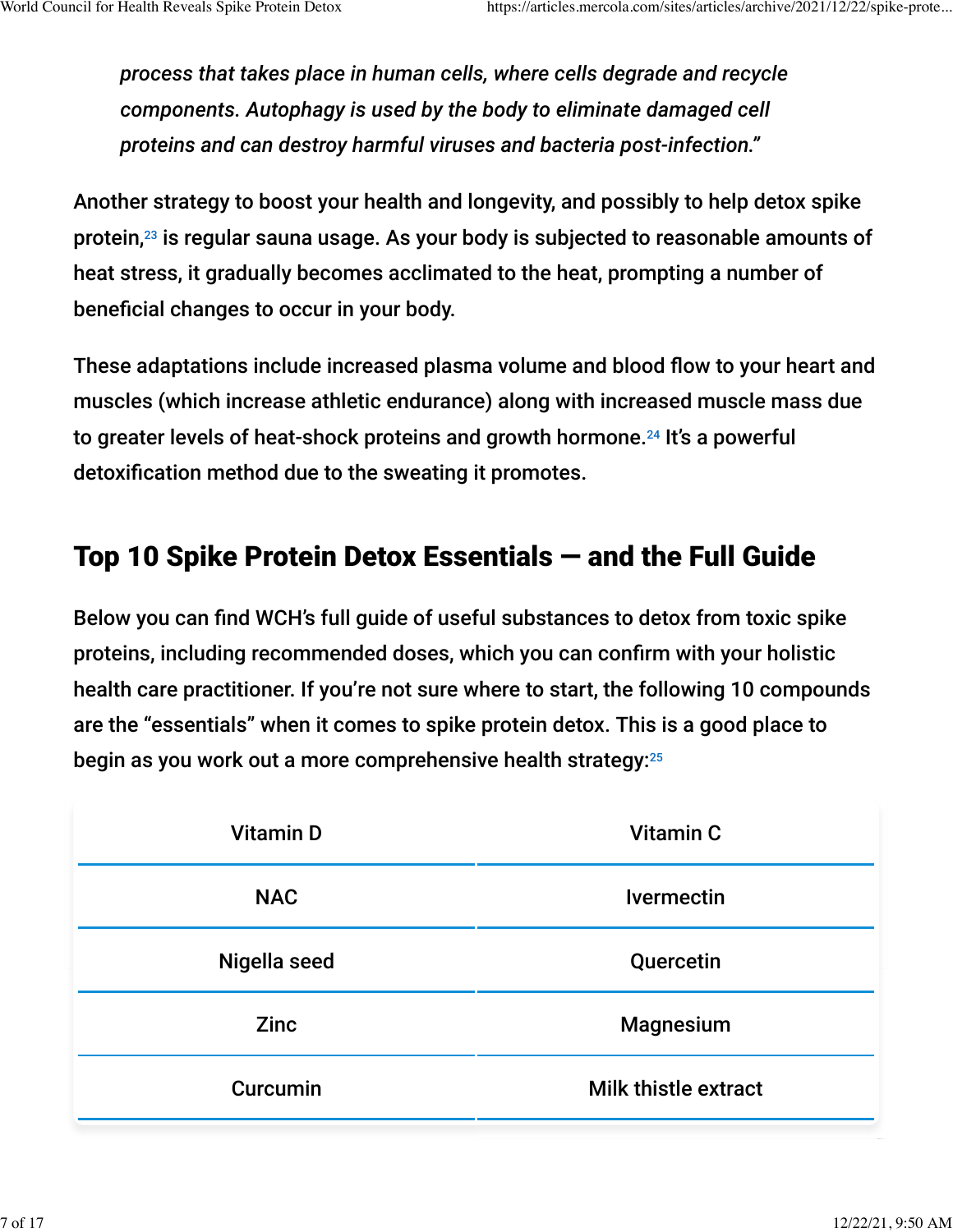# World Council for Health's Spike Protein Detox Guide 26

| <b>Substance</b>   | <b>Natural Source(s)</b>                                                                             | <b>Where to Get</b>                                                                             | <b>Recommended Dose</b>                                                                                                                                 |
|--------------------|------------------------------------------------------------------------------------------------------|-------------------------------------------------------------------------------------------------|---------------------------------------------------------------------------------------------------------------------------------------------------------|
| <b>Ivermectin</b>  | Soil bacteria<br>(avermectin)                                                                        | On prescription                                                                                 | 0.4 mg/kg weekly<br>for 4 weeks, then<br>monthly<br>*Check package<br>instructions to<br>determine if there<br>are<br>contraindications<br>prior to use |
| Hydroxychloroquine |                                                                                                      | On prescription                                                                                 | 200 mg weekly for<br>4 weeks<br>*Check package<br>instructions to<br>determine if there<br>are<br>contraindications<br>prior to use                     |
| <b>Vitamin C</b>   | Citrus fruits (e.g.<br>oranges) and<br>vegetables<br>(broccoli,<br>cauliflower,<br>brussels sprouts) | Supplement:<br>health food<br>stores,<br>pharmacies,<br>dietary<br>supplement<br>stores, online | 6-12 g daily<br>(divided evenly<br>between sodium<br>ascorbate (several<br>grams), liposomal<br>vitamin $C(3-6)$<br>& ascorbyl<br>palmitate $(1-3 g)$   |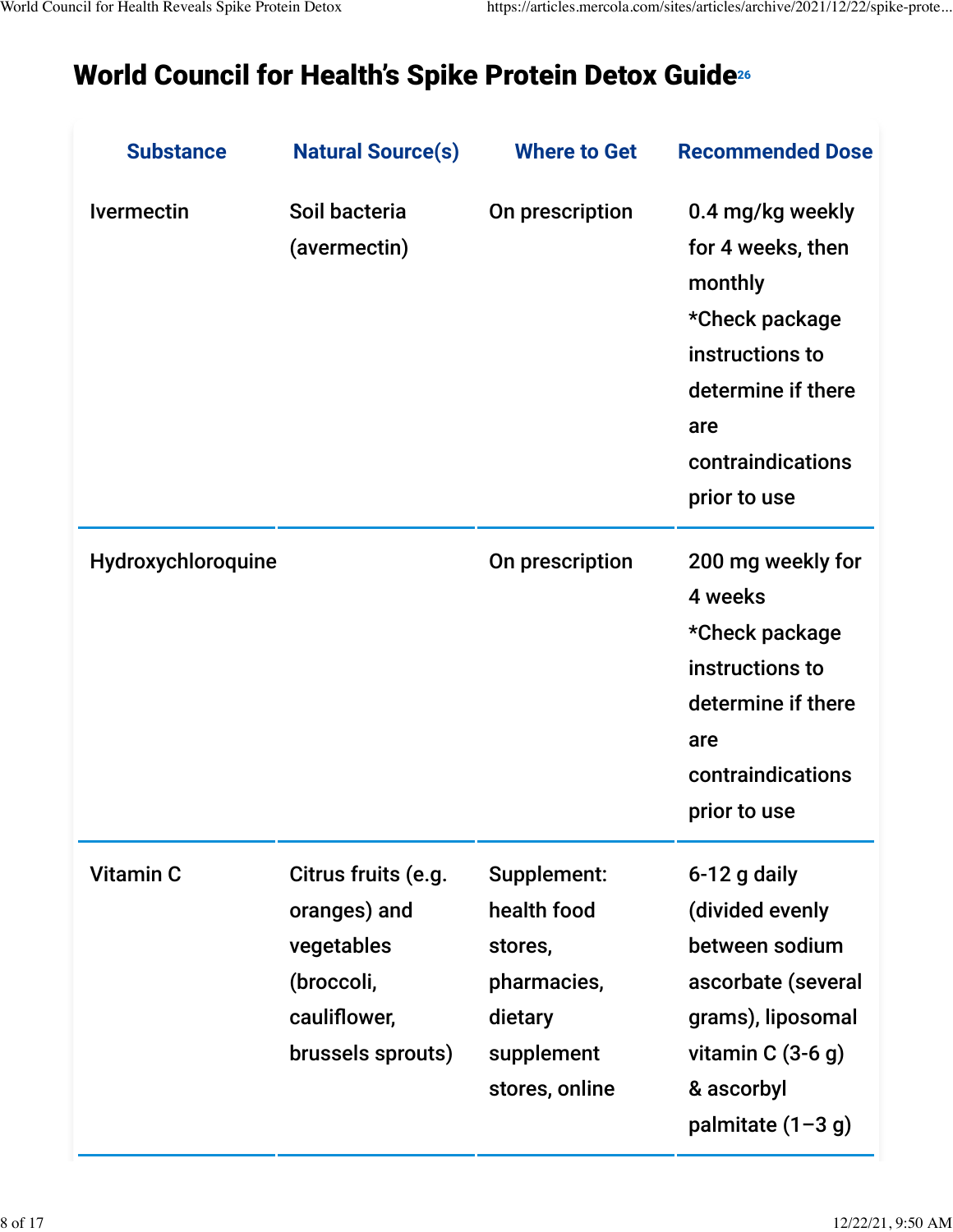| <b>Substance</b>                                             | <b>Natural Source(s)</b> | <b>Where to Get</b>                                                                             | <b>Recommended Dose</b>                                                                |
|--------------------------------------------------------------|--------------------------|-------------------------------------------------------------------------------------------------|----------------------------------------------------------------------------------------|
| <b>Prunella Vulgaris</b><br>(commonly known<br>as self-heal) | Self-heal plant          | Supplement:<br>health food<br>stores,<br>pharmacies,<br>dietary<br>supplement<br>stores, online | 7 ounces (207 ml)<br>daily                                                             |
| <b>Pine Needles</b>                                          | <b>Pine tree</b>         | Supplement:<br>health food<br>stores,<br>pharmacies,<br>dietary<br>supplement<br>stores, online | Consume tea 3 x<br>daily (consume<br>oil/resin that<br>accumulates in<br>the tea also) |
| <b>Neem</b>                                                  | <b>Neem tree</b>         | Supplement:<br>health food<br>stores,<br>pharmacies,<br>dietary<br>supplement<br>stores, online | As per your<br>practitioner's or<br>preparation<br>instructions                        |
| <b>Dandelion Leaf</b><br><b>Extract</b>                      | <b>Dandelion plant</b>   | <b>Supplement</b><br>(dandelion tea,<br>dandelion coffee,<br>leaf tincture):<br>natural food    | Tincture as per<br>your practitioner's<br>or preparation<br>instructions               |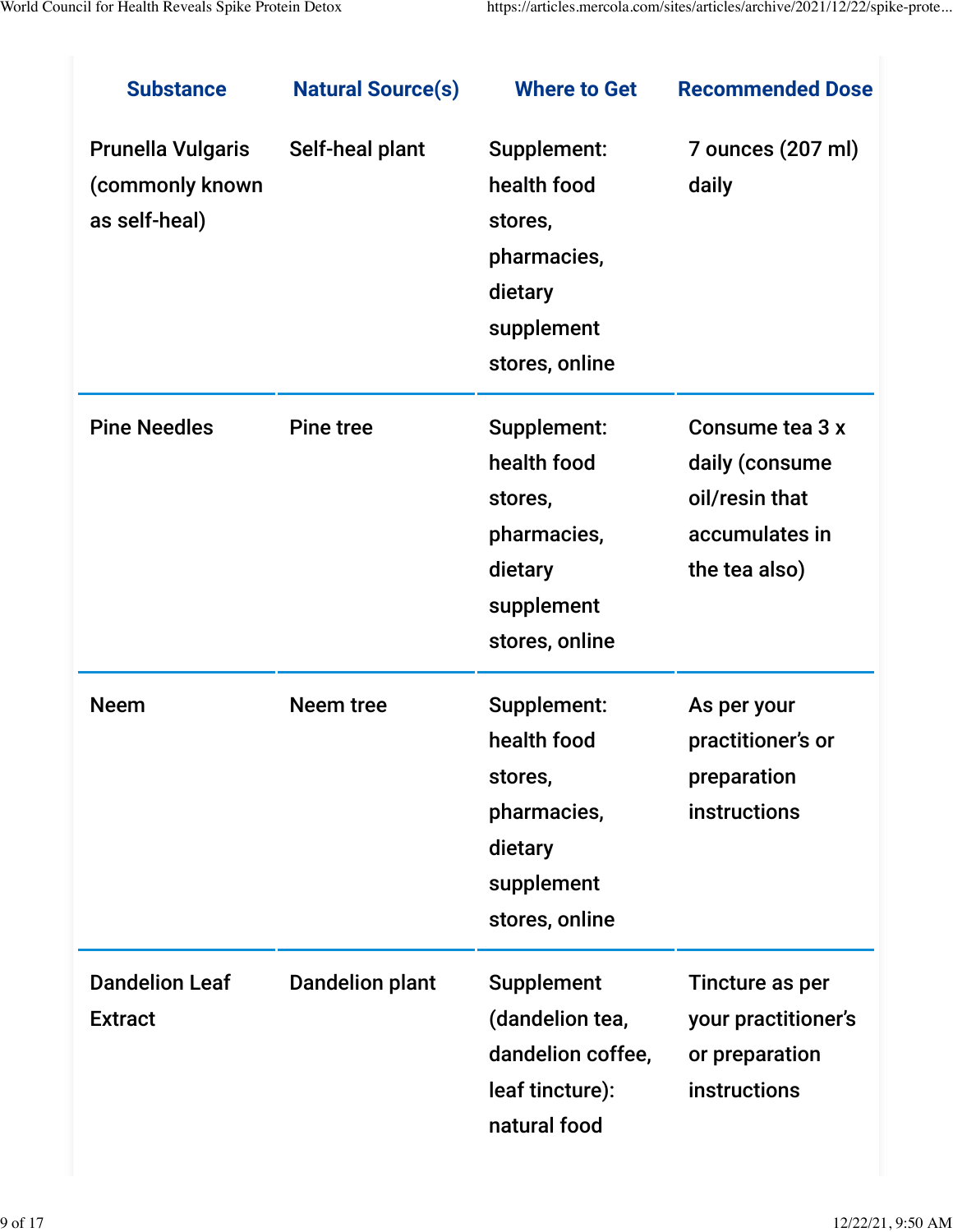| <b>Substance</b>                  | <b>Natural Source(s)</b>                                                        | <b>Where to Get</b>                                                                             | <b>Recommended Dose</b>                                               |
|-----------------------------------|---------------------------------------------------------------------------------|-------------------------------------------------------------------------------------------------|-----------------------------------------------------------------------|
|                                   |                                                                                 | stores,<br>pharmacies,<br>dietary<br>supplement<br>stores, online                               |                                                                       |
| <b>N-Acetyl Cysteine</b><br>(NAC) | High-protein<br>foods (beans,<br>lentils, spinach,<br>bananas, salmon,<br>tuna) | Supplement:<br>health food<br>stores,<br>pharmacies,<br>dietary<br>supplement<br>stores, online | Up to 1,200 mg<br>daily (in divided<br>doses)                         |
| <b>Fennel Tea</b>                 | <b>Fennel plant</b>                                                             | Supplement:<br>health food<br>stores,<br>pharmacies,<br>dietary<br>supplement<br>stores, online | No upper limit.<br>Start with 1 cup<br>and monitor<br>body's reaction |
| <b>Star Anise Tea</b>             | <b>Chinese</b><br>evergreen tree<br>(Illicium verum)                            | Supplement:<br>health food<br>stores,<br>pharmacies,<br>dietary<br>supplement<br>stores, online | No upper limit.<br>Start with 1 cup<br>and monitor<br>body's reaction |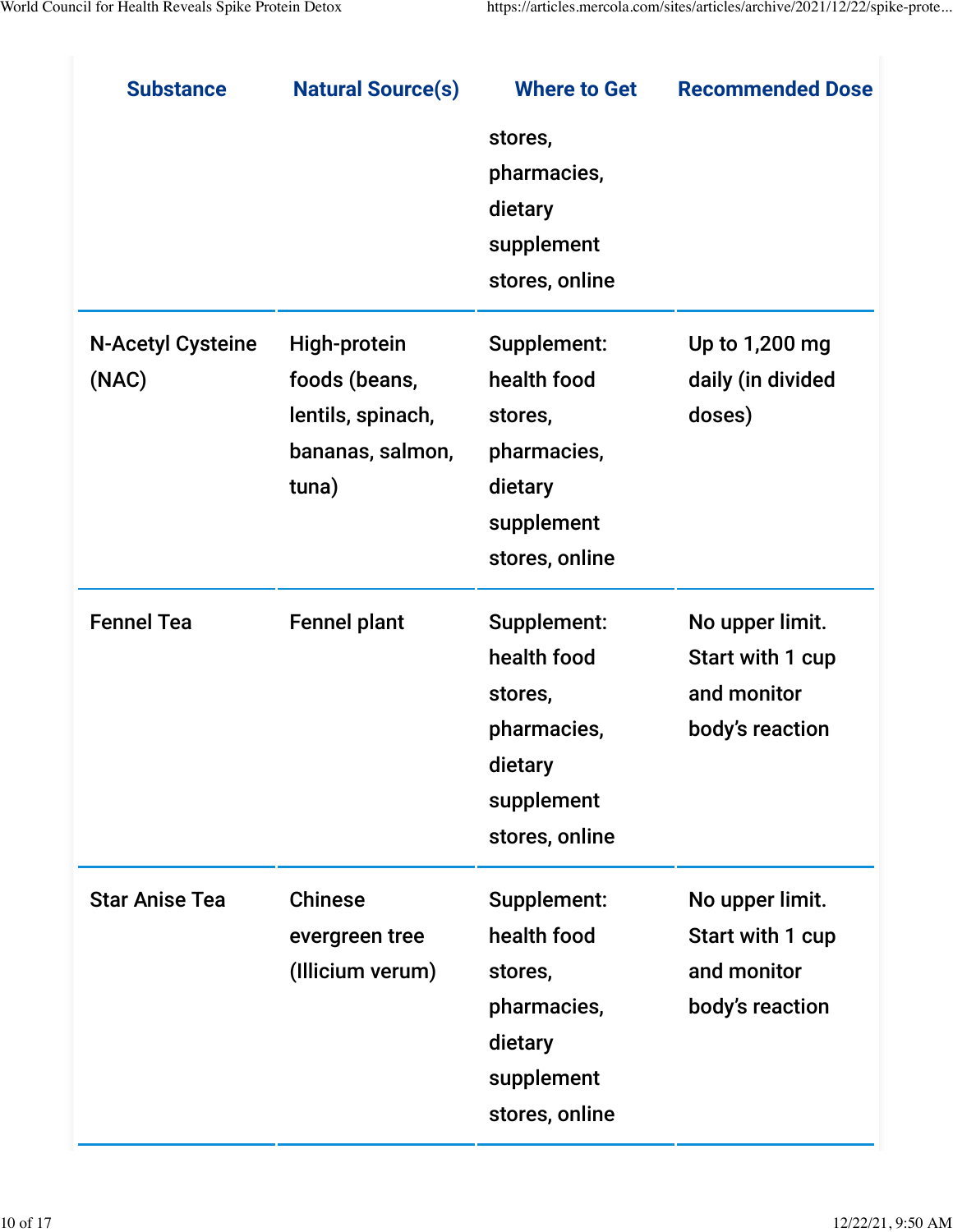| <b>Substance</b>                                               | <b>Natural Source(s)</b>                | <b>Where to Get</b>                                                                             | <b>Recommended Dose</b>                                                                                |
|----------------------------------------------------------------|-----------------------------------------|-------------------------------------------------------------------------------------------------|--------------------------------------------------------------------------------------------------------|
| <b>St John's Wort</b>                                          | St John's wort<br>plant                 | Supplement:<br>health food<br>stores,<br>pharmacies,<br>dietary<br>supplement<br>stores, online | As directed on<br>supplement                                                                           |
| <b>Comfrey Leaf</b>                                            | Symphytum plant<br>genus                | Supplement:<br>health food<br>stores,<br>pharmacies,<br>dietary<br>supplement<br>stores, online | As directed on<br>supplement                                                                           |
| Lumbrokinase<br><b>Serrapeptidase</b><br><b>Or Nattokinase</b> | <b>Natto (Japanese</b><br>soybean dish) | Supplement:<br>health food<br>stores,<br>pharmacies,<br>dietary<br>supplement<br>stores, online | 2-6 capsules 3-4<br>times a day on<br>empty stomach<br>one hour before or<br>two hours after a<br>meal |
| <b>Boswellia serrata</b>                                       | <b>Boswellia serrata</b><br>tree        | Supplement:<br>health food<br>stores,<br>pharmacies,<br>dietary                                 | As directed on<br>supplement                                                                           |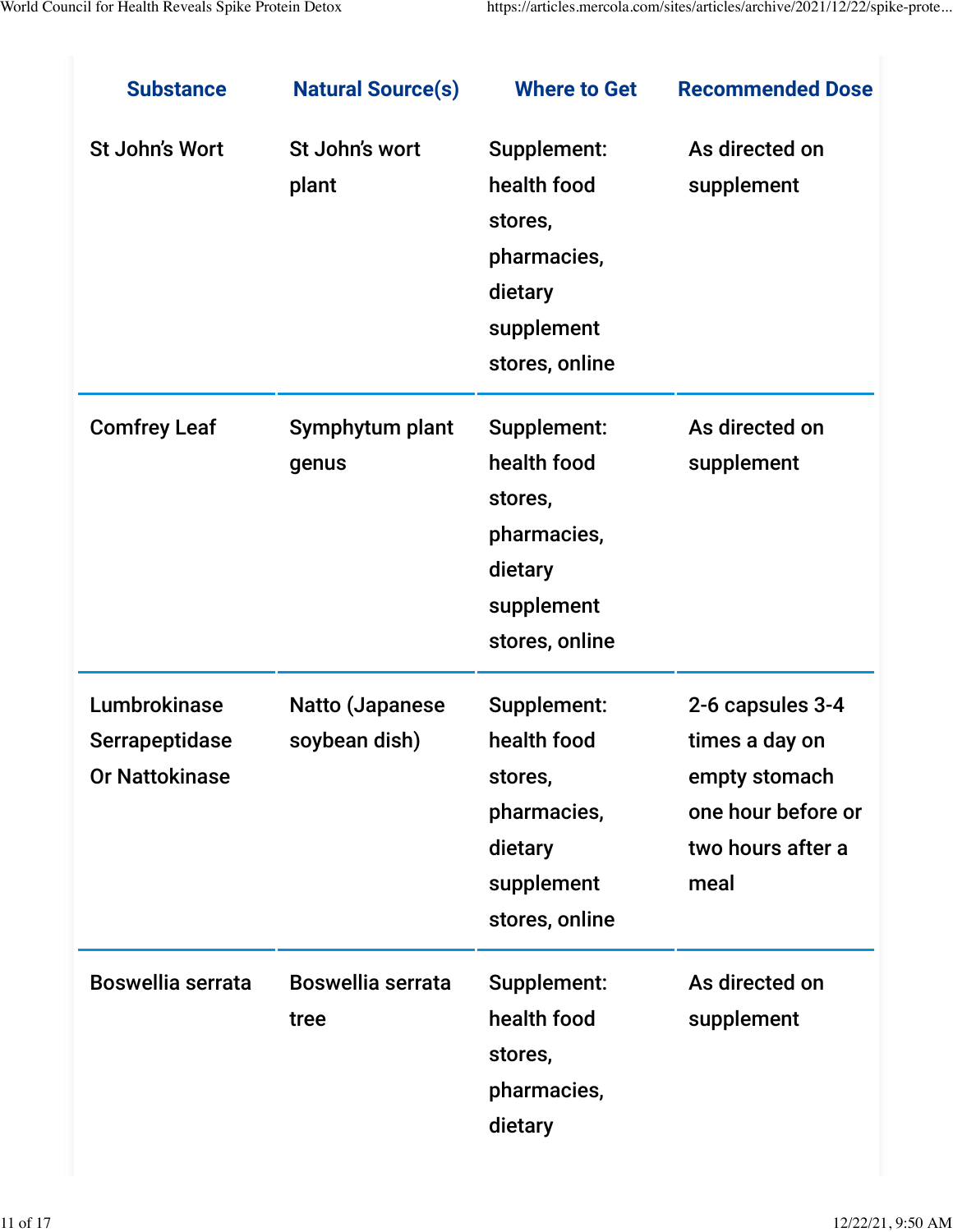| <b>Substance</b>   | <b>Natural Source(s)</b> | <b>Where to Get</b>  | <b>Recommended Dose</b> |
|--------------------|--------------------------|----------------------|-------------------------|
|                    |                          | supplement           |                         |
|                    |                          | stores, online       |                         |
| <b>Black Cumin</b> | <b>Buttercup plant</b>   | Grocery stores,      |                         |
| (Nigella Sativa)   | family                   | health food stores   |                         |
| Curcumin           | <b>Turmeric</b>          | Grocery stores,      |                         |
|                    |                          | health food stores   |                         |
| <b>Fish Oil</b>    | <b>Fatty/oily fish</b>   | Grocery stores,      | Up to 2,000 mg          |
|                    |                          | health food stores   | daily                   |
| Cinnamon           | Cinnamomum               | <b>Grocery store</b> |                         |
|                    | tree genus               |                      |                         |
| <b>Fisetin</b>     | Fruits:                  | Supplement:          | Up to 100 mg            |
| (Flavonoid)        | strawberries,            | health food          | daily Consume           |
|                    | apples, mangoes          | stores,              | with fats               |
|                    | <b>Vegetables:</b>       | pharmacies,          |                         |
|                    | onions, nuts, wine       | dietary              |                         |
|                    |                          | supplement           |                         |
|                    |                          | stores, online       |                         |
| Apigenin           | Fruits, veg & herbs      | Supplement:          | 50 mg daily             |
|                    | parsley,                 | health food          |                         |
|                    | chamomile, vine-         | stores,              |                         |
|                    | spinach, celery,         | pharmacies,          |                         |
|                    | artichokes,              | dietary              |                         |
|                    | oregano                  | supplement           |                         |
|                    |                          | stores, online       |                         |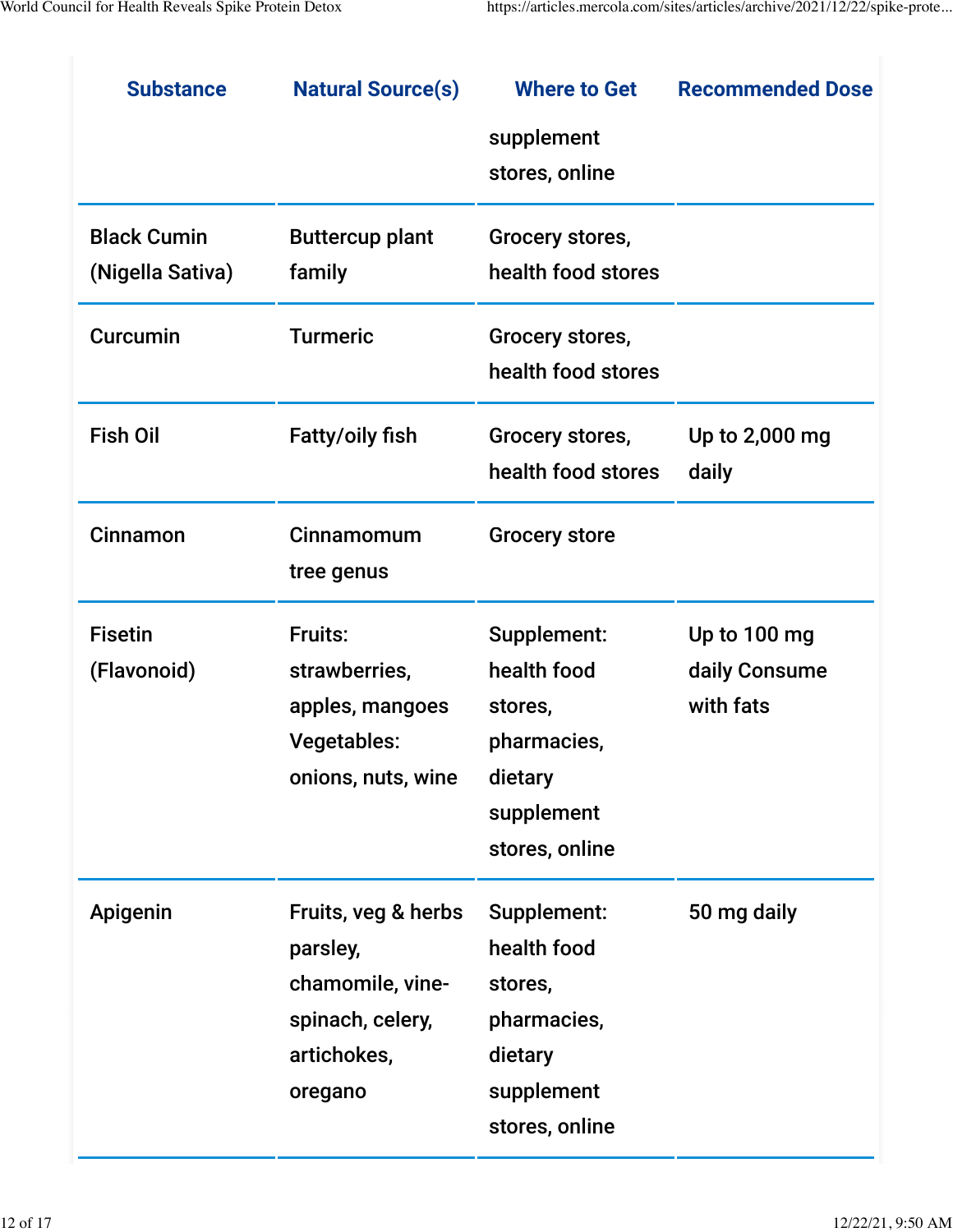| <b>Substance</b>         | <b>Natural Source(s)</b>                                                                                             | <b>Where to Get</b>                                                                             | <b>Recommended Dose</b>                                                                        |
|--------------------------|----------------------------------------------------------------------------------------------------------------------|-------------------------------------------------------------------------------------------------|------------------------------------------------------------------------------------------------|
| Quercetin<br>(Flavonoid) | Citrus fruits,<br>onions, parsley,<br>red wine                                                                       | Supplement:<br>health food<br>stores,<br>pharmacies,<br>dietary<br>supplement<br>stores, online | Up to 500 mg<br>twice daily,<br><b>Consume with</b><br>zinc                                    |
| <b>Resveratrol</b>       | Peanuts, grapes,<br>wine, blueberries,<br>cocoa                                                                      | Supplement:<br>health food<br>stores,<br>pharmacies,<br>dietary<br>supplement<br>stores, online | Up to 1,500 mg<br>daily for up to 3<br>months                                                  |
| Luteolin                 | <b>Vegetables:</b><br>celery, parsley,<br>onion leaves<br><b>Fruits: apple</b><br>skins,<br>chrysanthemum<br>flowers | Supplement:<br>health food<br>stores,<br>pharmacies,<br>dietary<br>supplement<br>stores, online | 100-300 mg daily<br>(Typical<br>manufacturer<br>recommendations)                               |
| <b>Vitamin D3</b>        | Fatty fish, fish<br>liver oils                                                                                       | Supplement:<br>health food<br>stores,<br>pharmacies,<br>dietary                                 | 5,000-10,000 IU<br>daily or whatever<br>it takes to get to<br>60-80 ng/ml as<br>tested in your |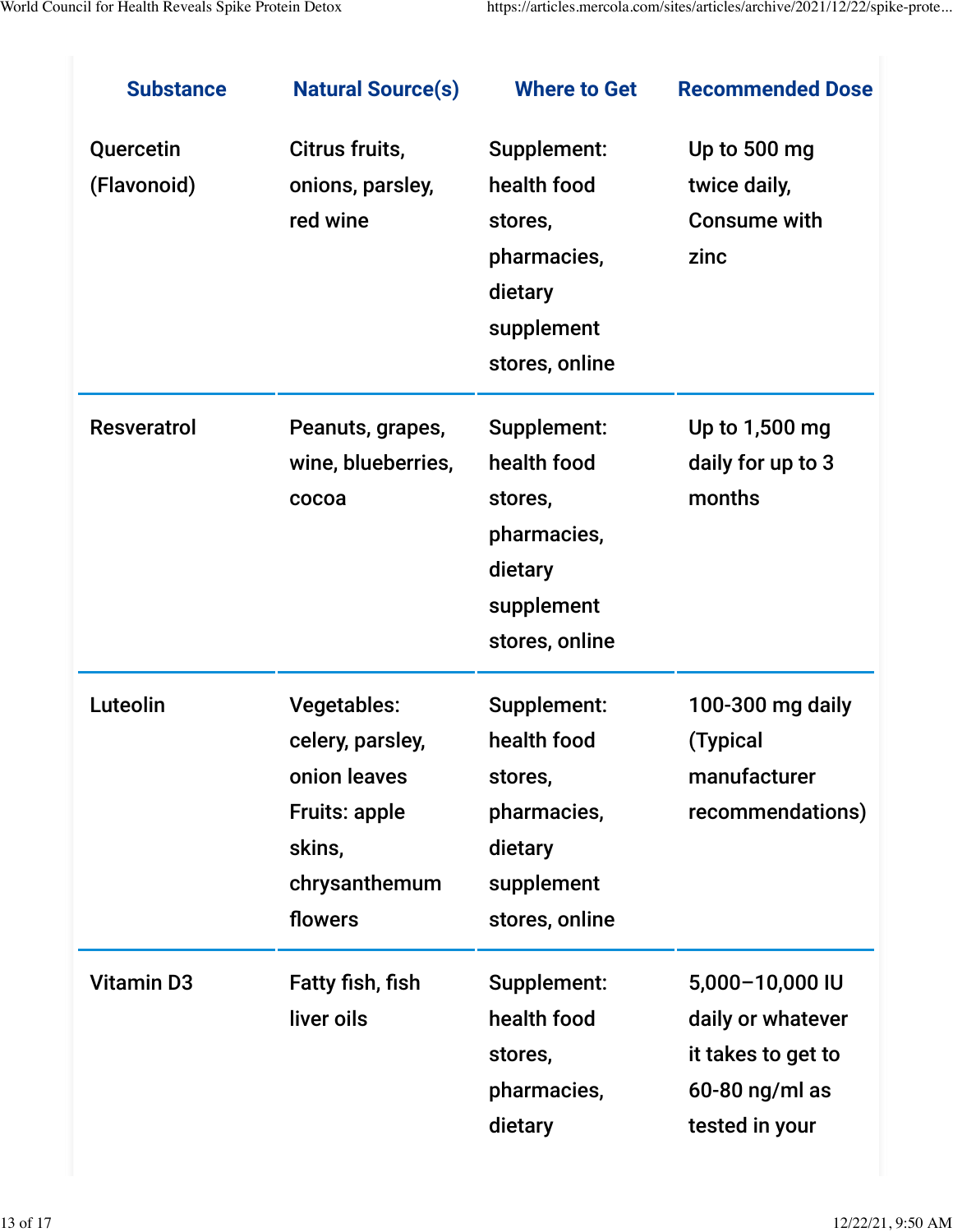| <b>Substance</b>   | <b>Natural Source(s)</b> | <b>Where to Get</b> | <b>Recommended Dose</b> |
|--------------------|--------------------------|---------------------|-------------------------|
|                    |                          | supplement          | blood                   |
|                    |                          | stores, online      |                         |
| <b>Vitamin K</b>   | <b>Green leafy</b>       | Supplement:         | 90-120 mg daily         |
|                    | vegetables               | health food         | (90 for women,          |
|                    |                          | stores,             | 120 for men)            |
|                    |                          | pharmacies,         |                         |
|                    |                          | dietary             |                         |
|                    |                          | supplement          |                         |
|                    |                          | stores, online      |                         |
| <b>Zinc</b>        | Red meat, poultry,       | Supplement:         | 11-40 mg daily          |
|                    | oysters, whole           | health food         |                         |
|                    | grains, milk             | stores,             |                         |
|                    | products                 | pharmacies,         |                         |
|                    |                          | dietary             |                         |
|                    |                          | supplement          |                         |
|                    |                          | stores, online      |                         |
| <b>Magnesium</b>   | Greens, whole            | Supplement:         | Up to 350 mg            |
|                    | grains, nuts             | health food         | daily                   |
|                    |                          | stores,             |                         |
|                    |                          | pharmacies,         |                         |
|                    |                          | dietary             |                         |
|                    |                          | supplement          |                         |
|                    |                          | stores, online      |                         |
| <b>Jasmine Tea</b> | <b>Leaves of</b>         | Grocery store,      | Up to 8 cups per        |
|                    | common jasmine           | health food stores  | day                     |
|                    | or Sampaguita            |                     |                         |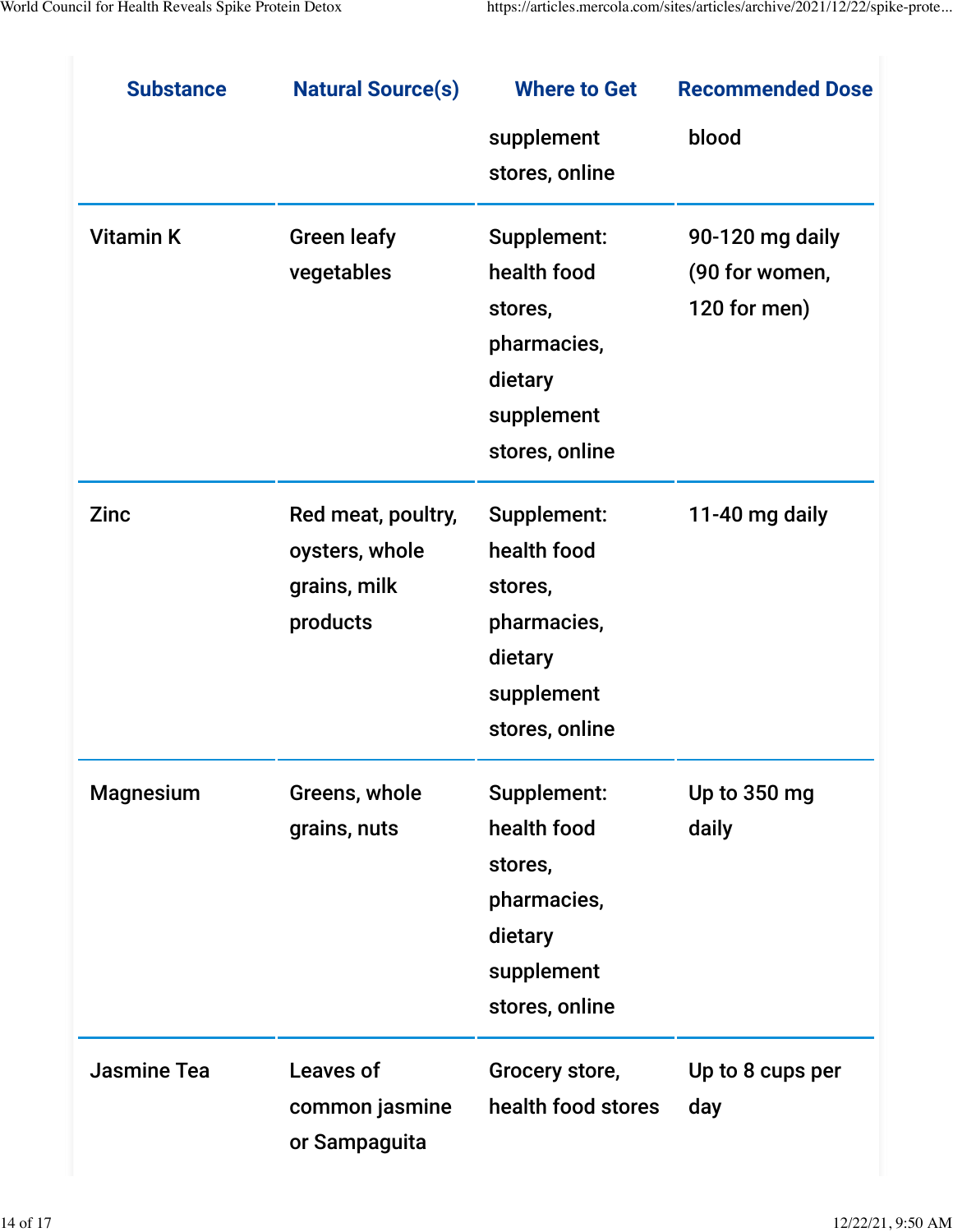| <b>Substance</b>    | <b>Natural Source(s)</b>                                                                       | <b>Where to Get</b>                                                                             | <b>Recommended Dose</b>                                                                         |
|---------------------|------------------------------------------------------------------------------------------------|-------------------------------------------------------------------------------------------------|-------------------------------------------------------------------------------------------------|
|                     | plants                                                                                         |                                                                                                 |                                                                                                 |
| <b>Spices</b>       |                                                                                                | <b>Grocery store</b>                                                                            |                                                                                                 |
| <b>Bay Leaves</b>   | <b>Bay leaf plants</b>                                                                         | <b>Grocery store</b>                                                                            |                                                                                                 |
| <b>Black Pepper</b> | Piper nigrum plant                                                                             | <b>Grocery store</b>                                                                            |                                                                                                 |
| <b>Nutmeg</b>       | <b>Myristica fragrans</b><br>tree seed                                                         | <b>Grocery store</b>                                                                            |                                                                                                 |
| <b>Sage</b>         | Sage plant                                                                                     | <b>Grocery store</b>                                                                            |                                                                                                 |
| <b>Rutin</b>        | Buckwheat,<br>asparagus,<br>apricots, cherries,<br>black tea, green<br>tea, elderflower<br>tea | Supplement:<br>health food<br>stores,<br>pharmacies,<br>dietary<br>supplement<br>stores, online | 500-4,000 mg<br>daily (consult<br>health care<br>provider before<br>taking higher-end<br>doses) |
| Limonene            | <b>Rind of citrus</b><br>fruits such as<br>lemons, oranges,<br>and limes                       | Supplement:<br>health food<br>stores,<br>pharmacies,<br>dietary<br>supplement<br>stores, online | Up to 2,000 mg<br>daily                                                                         |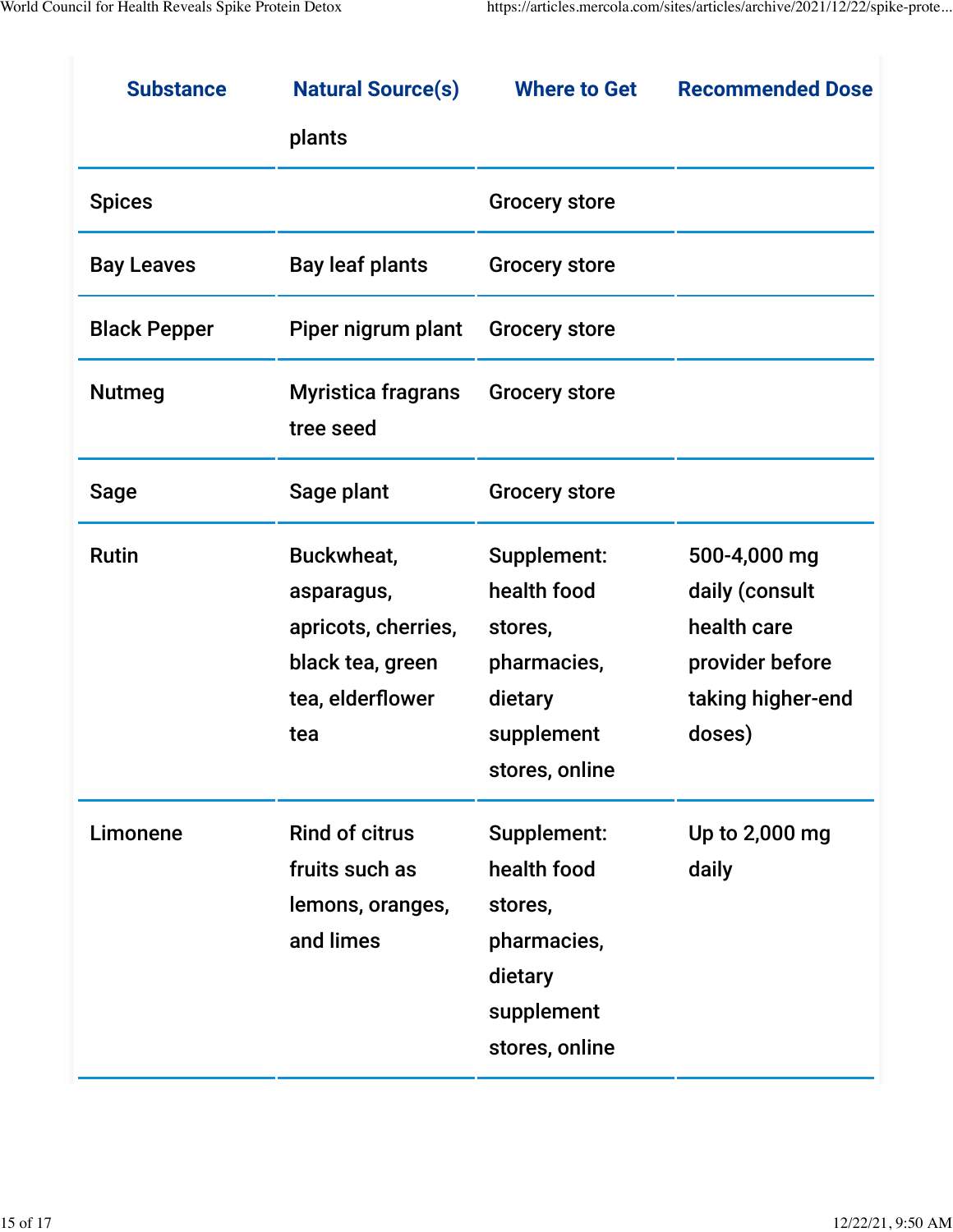| <b>Substance</b>        | <b>Natural Source(s)</b>                 | <b>Where to Get</b>                                                                             | <b>Recommended Dose</b>                                         |
|-------------------------|------------------------------------------|-------------------------------------------------------------------------------------------------|-----------------------------------------------------------------|
| <b>Baicalein</b>        | Scutellaria plant<br>genus               | Supplement:<br>health food<br>stores,<br>pharmacies,<br>dietary<br>supplement<br>stores, online | 100-2,800 mg                                                    |
| Hesperidin              | <b>Citrus fruit</b>                      | Supplement:<br>health food<br>stores,<br>pharmacies,<br>dietary<br>supplement<br>stores, online | Up to 150 mg<br>twice daily                                     |
| <b>Green Tea</b>        | <b>Camellia sinensis</b><br>plant leaves | <b>Grocery store</b>                                                                            | Up to 8 cups of<br>tea a day or as<br>directed on<br>supplement |
| <b>Potatoes tubers</b>  | <b>Potatoes</b>                          | <b>Grocery store</b>                                                                            |                                                                 |
| <b>Blue Green Algae</b> | Cyanobacteria                            | Supplement:<br>health food<br>stores,<br>pharmacies,<br>dietary<br>supplement                   | 1-10 grams daily                                                |